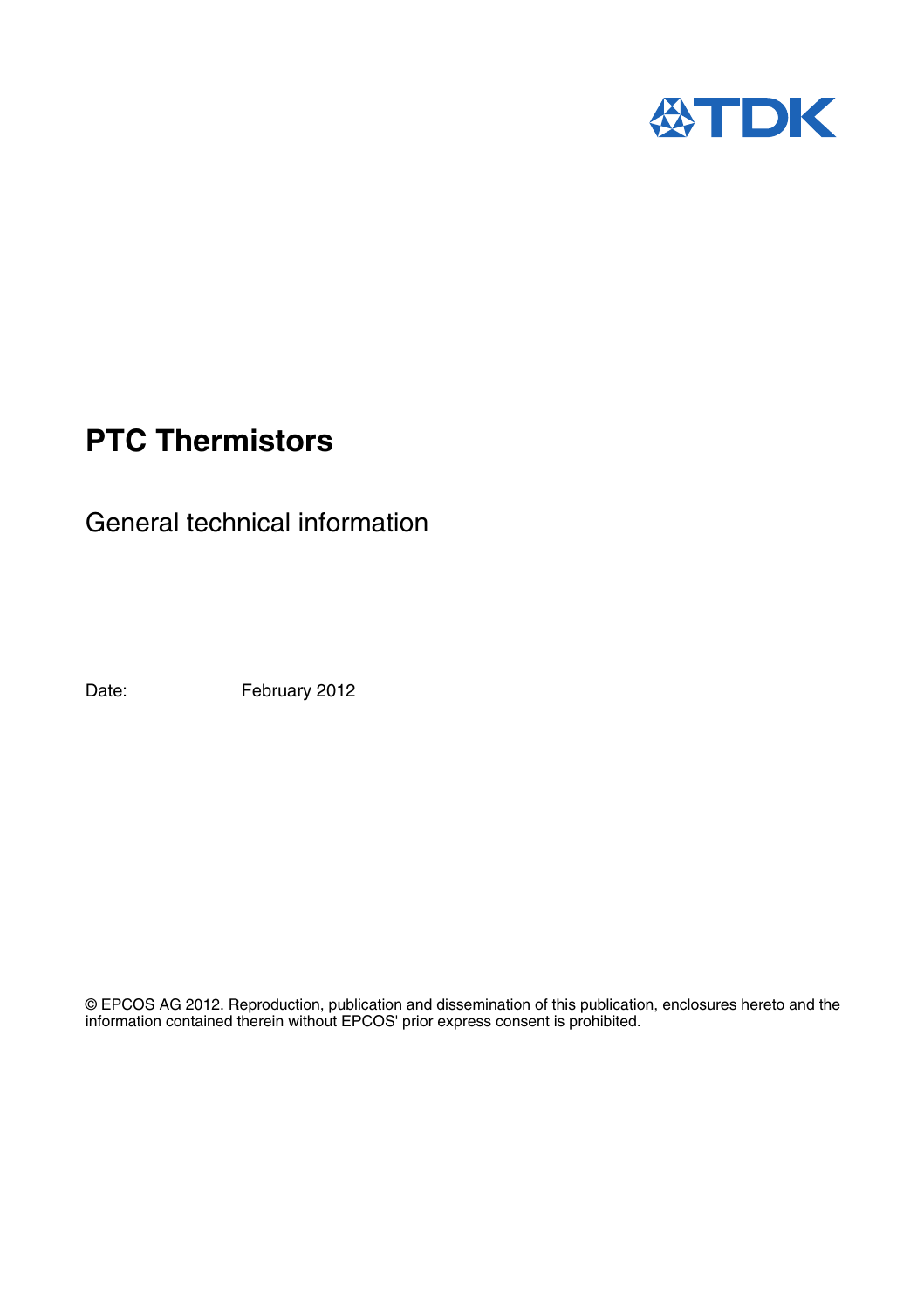# ATDK

#### **1 Introduction**

PTC thermistors are ceramic components whose electrical resistance rapidly increases when a certain temperature is exceeded. This feature makes them ideal for use in countless applications of modern electrical and electronic engineering, for example as resettable fuses against current overload or as shortcircuit protection in motors. PTC thermistors are used in electronic lamp ballasts and switch-mode power supplies for delayed switching, and to degauss shadow masks in picture tubes. You find special motor starter PTC thermistors in the compressors of refrigerators for instance. Thermal protection of motors and transformers is another example of the versatility of PTC thermistors. The applications extend to measurement and control engineering, to entertainment, household and automotive electronics, plus data systems and telecommunications of course. PTC thermistors are also suitable as self-regulating heating elements, in auxiliary heating, nozzle heating and carburetor preheating in automobiles, as well as in many domestic appliances such as door locks for washing machines, or glue guns and hair curlers.

The different models of PTC thermistors from EPCOS are equally diverse, offering the matching solution for virtually every application. If you are unable to find the right PTC in this data book, contact one of our sales offices. They will help you, together with the EPCOS development department for PTCs, to find the right solution for your application.

### **2 Definition**

A PTC thermistor is a thermally sensitive semiconductor resistor. Its resistance value rises sharply with increasing temperature after a defined temperature (reference temperature) has been exceeded.

The very high positive temperature coefficient (PTC) of the resistance above the reference temperature has given the PTC thermistor its name.

Applicable standards are EN 60738-1, IEC 60738-1, DIN 44081 and DIN 44082.

# **3 Structure and function**

PTC thermistors are made of doped polycrystalline ceramic on the basis of barium titanate. Generally, ceramic is known as a good insulating material with a high resistance. Semiconduction and thus a low resistance are achieved by doping the ceramic with materials of a higher valency than that of the crystal lattice. Part of the barium and titanate ions in the crystal lattice is replaced with ions of higher valencies to obtain a specified number of free electrons which make the ceramic conductive.

The material structure is composed of many individual crystallites (figure 1). At the edge of these monocrystallites, the socalled grain boundaries, potential barriers are formed. They prevent free electrons from diffusing into adjacent areas. The result is high resistance of the grain boundaries. However, this effect is neutralized at low temperatures. High dielectric constants and sudden polarization at the grain boundaries prevent the formation of potential barriers at low temperatures enabling a smooth flow of free electrons.

Above the ferroelectric Curie temperature, dielectric constant and polarization decline so far that there is strong growth of the potential barriers and thus of resistance. In a certain range of tem-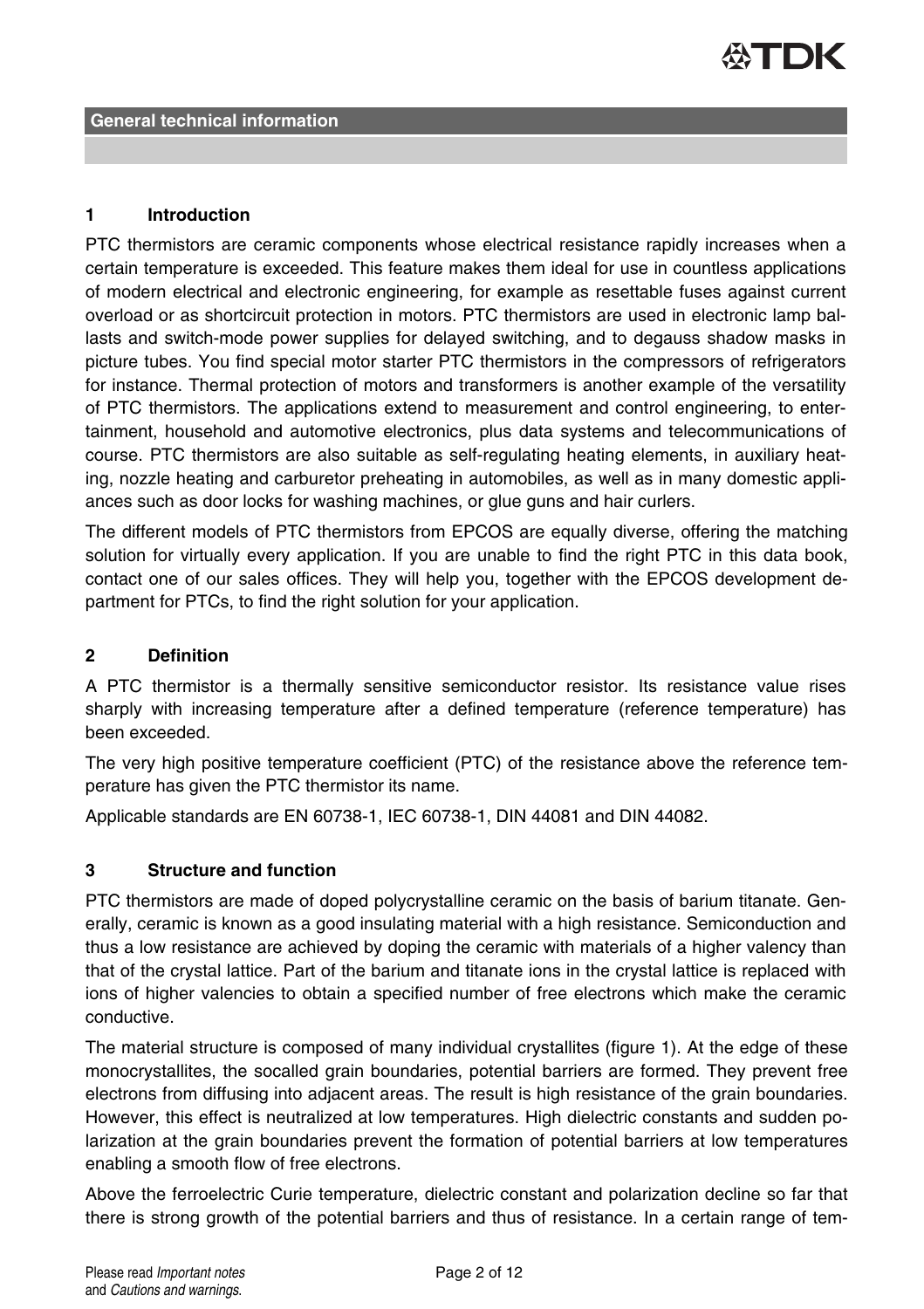perature above the Curie temperature  $T_c$ , the resistance of the PTC thermistor rises exponentially. Beyond the range of the positive temperature coefficient α the number of free charge carriers is increased by thermal activation. The resistance then decreases and exhibits a negative temperature characteristic (NTC) typical of semiconductors (see figure 2).



# Figure 1

Schematic representation of the polycrystalline structure of a PTC thermistor.

The PTC resistance  $R_{\text{PTC}}$  is composed of individual crystal and grain boundary resistances. The grain boundary resistance is strongly temperature dependent.

 $R_{\text{PTC}} = R_{\text{train}} + R_{\text{boundary}}$  $R_{\text{train boundary}} = f(T)$ 



#### Figure 2

 $T_c$  = ferroelectric Curie temperature  $\alpha$  = temperature coefficient

With rising temperature, the resistance of the PTC thermistor initially decreases and rises then steeply. Beyond the range of the positive temperature coefficient  $\alpha$  the resistance again decreases.

# **4 Manufacturing**

Mixtures of barium carbonate, titanium oxide and other materials whose composition produces the desired electrical and thermal characteristics are ground, mixed and compressed into disks, washers, rods, slabs or tubular shapes depending on the application.

These blank parts are then sintered, preferably at temperatures below 1400  $\degree$ C. Afterwards, they are carefully contacted, provided with connection elements depending on the version and finally coated or encased.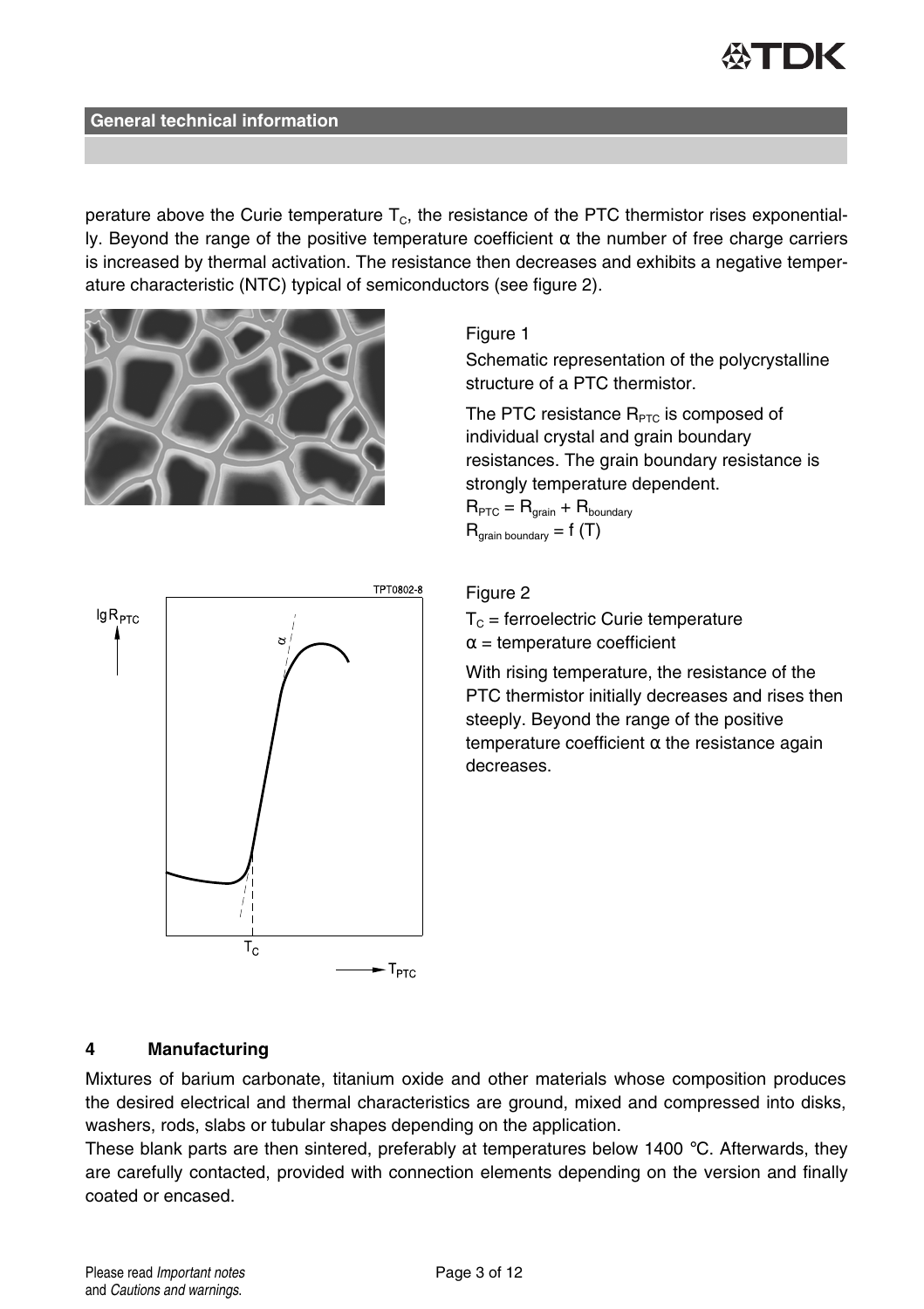

A flow chart in the quality section of this book (see page) shows the individual processing steps in detail. The chart also illustrates the extensive quality assurance measures taken during manufacture to guarantee the constantly high quality level of our thermistors.

# **5 Characteristics**

A current flowing through a thermistor may cause sufficient heating to raise the thermistor's temperature above the ambient. As the effects of self-heating are not always negligible, a distinction has to be made between the characteristics of an electrically loaded thermistor and those of an unloaded thermistor. The properties of an unloaded thermistor are also termed "zero-power characteristics".

#### **5.1 Unloaded PTC thermistors**

#### **5.1.1 Temperature dependence of resistance**

The zero-power resistance value R (T) is the resistance value measured at a given temperature T with the electrical load kept so small that there is no noticeable change in the resistance value if the load is further reduced.

For test voltages, please refer to the individual types (mostly  $\leq 1.5$  V).

Figure 3 shows the typical dependence of the zero-power resistance on temperature. Because of the abrupt rise in resistance (the resistance value increases by several powers of ten), the resistance value is plotted on a logarithmic scale (ordinate) against a linear temperature scale (abscissa).



Figure 3

Typical resistance/temperature characteristic  $R_{\text{PTC}} = f(T_{\text{PTC}})$ 

- R<sub>R</sub> Rated PTC resistance (resistance value at 25 °C)
- $R_{min}$  Minimum resistance
- $T<sub>Rmin</sub>$  Temperature at  $R<sub>min</sub>$
- R<sub>ref</sub> Reference resistance  $R_{ref} = 2 \cdot R_{min}$
- T<sub>ref</sub> Reference temperature (resistance value reaches  $R_{ref} = 2 \cdot R_{min}$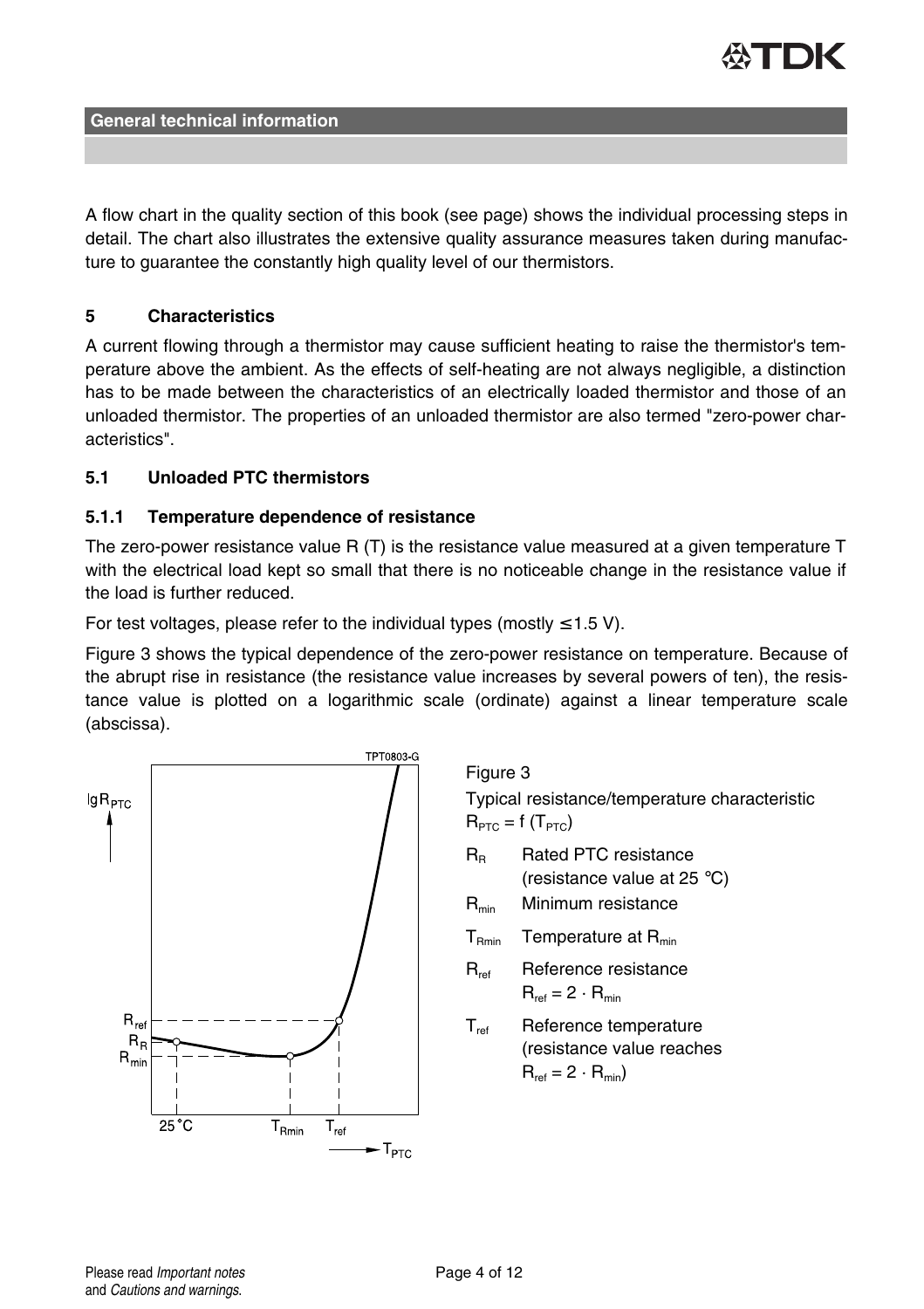

### **5.1.2 Rated resistance R<sup>R</sup>**

The rated resistance  $R_R$  is the resistance value at temperature  $T_R$ . PTC thermistors are classified according to this resistance value. The temperature  $T_R$  is 25 °C, unless otherwise specified.

# **5.1.3 Minimum resistance Rmin**

The beginning of the temperature range with a positive temperature coefficient is specified by the temperature T<sub>Pmin</sub>. The value of the PTC resistance at this temperature is designated as  $R_{min}$ . This is the lowest zero-power resistance value which the PTC thermistor is able to assume.  $R_{min}$  is often given as a calculable magnitude without stating the corresponding temperature. The  $R_{min}$  values specified in this data book allow for the R tolerance range of the individual types and represent the lower limit.

For PTC heaters the  $R<sub>min</sub>$  values given in the data sheet section are measured at the rated voltage.

### **5.1.4 Reference resistance Rref at reference temperature Tref**

The start of the steep rise in resistance, marked by the reference temperature  $T_{\text{ref}}$ , which corresponds approximately to the ferroelectric Curie point, is significant for the application. For the individual types of PTC thermistors it is defined as the temperature at which the zero-power resistance is equal to the value  $R_{ref} = 2 \cdot R_{min}$ . In the data sheet section we specify typical values of  $T_{ref}$ .

#### **5.1.5 Temperature coefficient** α

The temperature coefficient of resistance  $\alpha$  is defined as the relative change in resistance referred to the change in temperature and can be calculated for each point on the R/T curve by:

$$
\alpha = \frac{1}{R} \cdot \frac{dR}{dT} = \frac{dlnR}{dT} = ln10 \cdot \frac{dlgR}{dT}
$$

In the range of the steep rise in resistance above  $R_{\text{ref}}$ ,  $\alpha$  may be regarded as being approximately constant. The following relation then applies:

$$
R_{\text{PTC}} \le R_1, R_2 \le R_{\text{PTC}} \rightarrow \alpha = \frac{\ln\left(\frac{R_2}{R_1}\right)}{T_2 - T_1}
$$

Within this temperature range, the reverse relation can be equally applied:

$$
R_2 = R_1 \cdot e^{(\text{T}_2 - \text{T}_1)}
$$

The values of  $\alpha$  for the individual types relate only to the temperature range in the steep region of the resistance curve, which is of primary interest for many applications.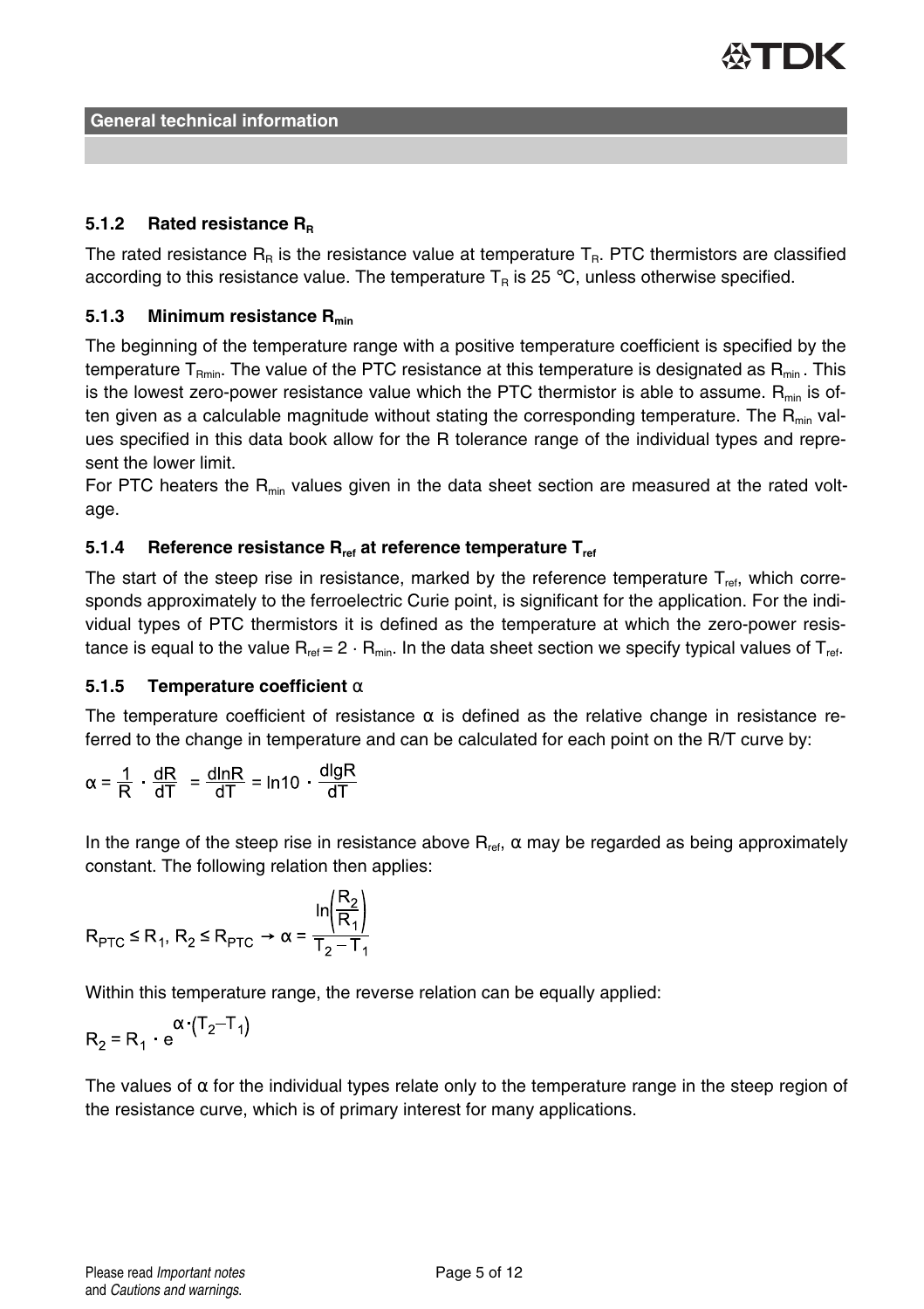

# **5.1.6 Sensing temperature Tsense**

For PTC temperature sensors the pair of values  $T_{\text{sense}}$ ,  $R_{\text{sense}}$  is specified instead of  $T_{\text{ref}}$ ,  $R_{\text{ref}}$ . The temperature relating to a defined resistance value in the steep region of the curve R<sub>sense</sub> is given as the **sensing temperature** T<sub>sense</sub>.

# **5.1.7 Resistance matching R25,match**

The resistance matching  $R_{25,match}$  specifies the resistance tolerance at 25 °C per packing unit. For example, if R<sub>25,match</sub> is specified as  $\pm 0.5 \Omega$ , all parts within one packing unit will not differ by more than 1  $Ω$ .

#### **5.2 Electrically loaded PTC thermistors**

When a current flows through the thermistor, the device will heat up more or less by power dissipation. This self-heating effect depends not only on the load applied, but also on the thermal dissipation factor  $G<sub>th</sub>$  of the thermistor itself.

Self-heating of a PTC thermistor resulting from an electrical load can be calculated as follows:

$$
P = V \cdot I = \frac{dH}{dt} = G_{th} \cdot \left( T - T_A \right) + C_{th} \cdot \frac{dT}{dt}
$$

P Power applied to PTC

V Instantaneous value of PTC voltage

I Instantaneous value of PTC current

- dH/dt Change of stored heating energy over time
- $G<sub>th</sub>$  Thermal dissipation factor of PTC

# **5.2.1 Surface temperature Tsurf**

 $T<sub>surf</sub>$  is the temperature reached on the thermistor's surface when it has been operated at specified rated voltage and in a state of thermal equilibrium with the ambient for a prolonged period of time. The specifications in the data sheet section refer to an ambient temperature of 25 °C and are typical values.

| т        | Instantaneous temperature of PTC |
|----------|----------------------------------|
| $T_A$    | Ambient temperature              |
| $C_{th}$ | Heat capacity of PTC             |
| dT/dt    | Change of temperature over time  |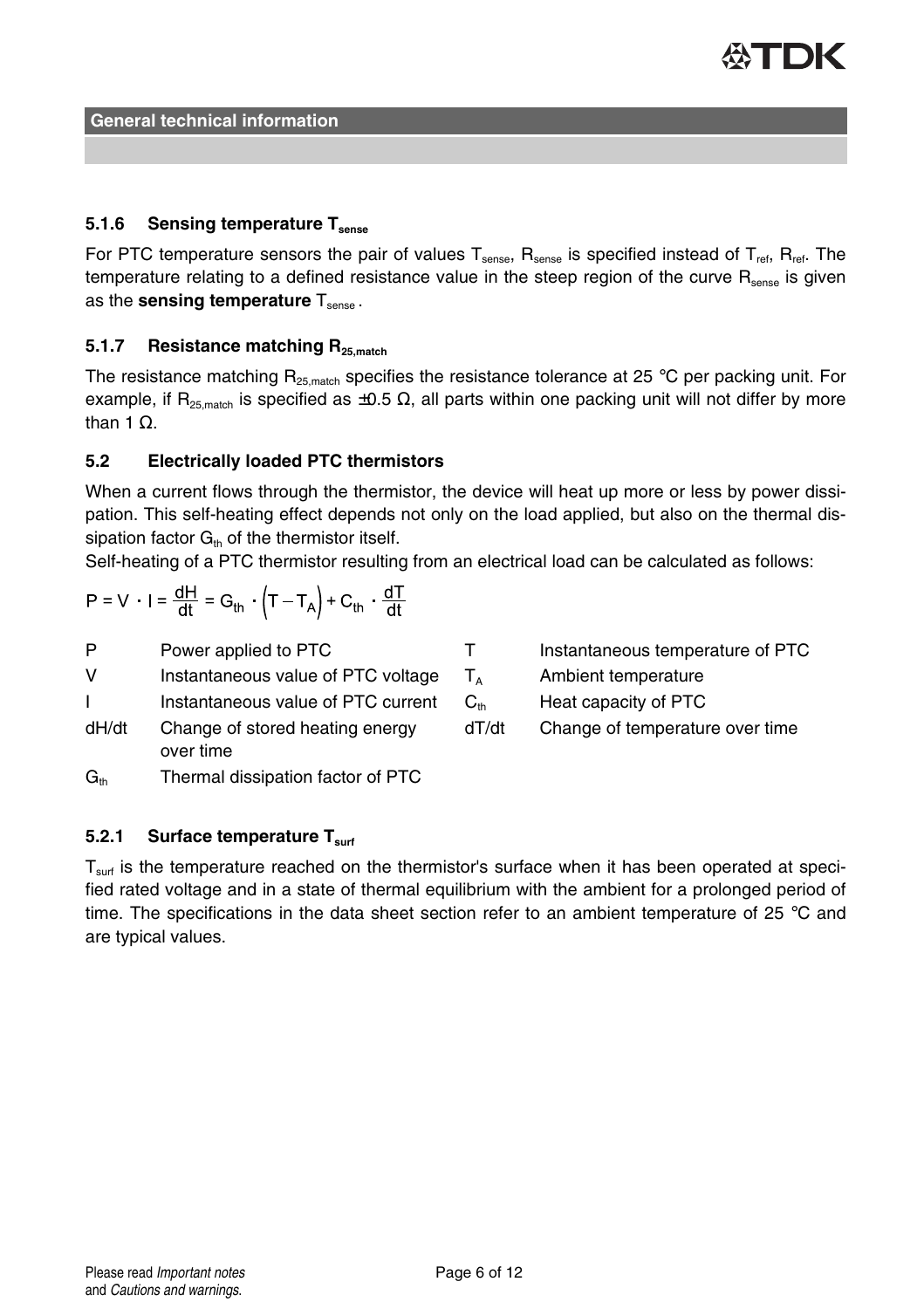

### **5.2.2 Current/voltage characteristic**

The properties of electrically loaded PTC thermistors (in self-heated mode) are better described by the I/V characteristic than by the R/T curve (see figure 4). It illustrates the relationship between voltage and current in a thermally steady state in still air at 25 °C, unless another temperature is specified.



Figure 4

I/V characteristic of a PTC thermistor

- I. Residual current at applied voltage  $V_{\text{max}}$ (current is balanced)
- $V_{\text{max}}$  Maximum operating voltage
- $V_B$  Rated voltage ( $V_B < V_{max}$ )
- $V_{BD}$  Breakdown voltage ( $V_{BD} > V_{max}$ )

# **5.2.3** Rated current  $I<sub>B</sub>$  and switching current  $I<sub>S</sub>$

It is important to know at which current the PTC thermistor will not trip and at which currents the thermistor will reliably go into high-resistance mode. For this reason we specifiy the rated current  $I<sub>B</sub>$  and the switching current  $I<sub>S</sub>$ .

**Rated current**  $I_R$ **: At currents**  $\leq I_R$  **the PTC thermistor reliably remains in low-resistance mode.** 

**Switching current**  $I_s$ **: At currents**  $\geq I_s$  **the PTC thermistor reliably goes into high-resistance mode.** 

The currents specified in the data sheets refer to  $T_A = 25 \degree C$ , unless otherwise stated.

### **5.2.4 Residual current I<sup>r</sup>**

The **residual current** I<sub>r</sub> is the current developed at applied maximum operating voltage V<sub>max</sub> and at thermal equilibrium (steady-state operation). The currents specified in the data sheets refer to  $T_A = 25$  °C.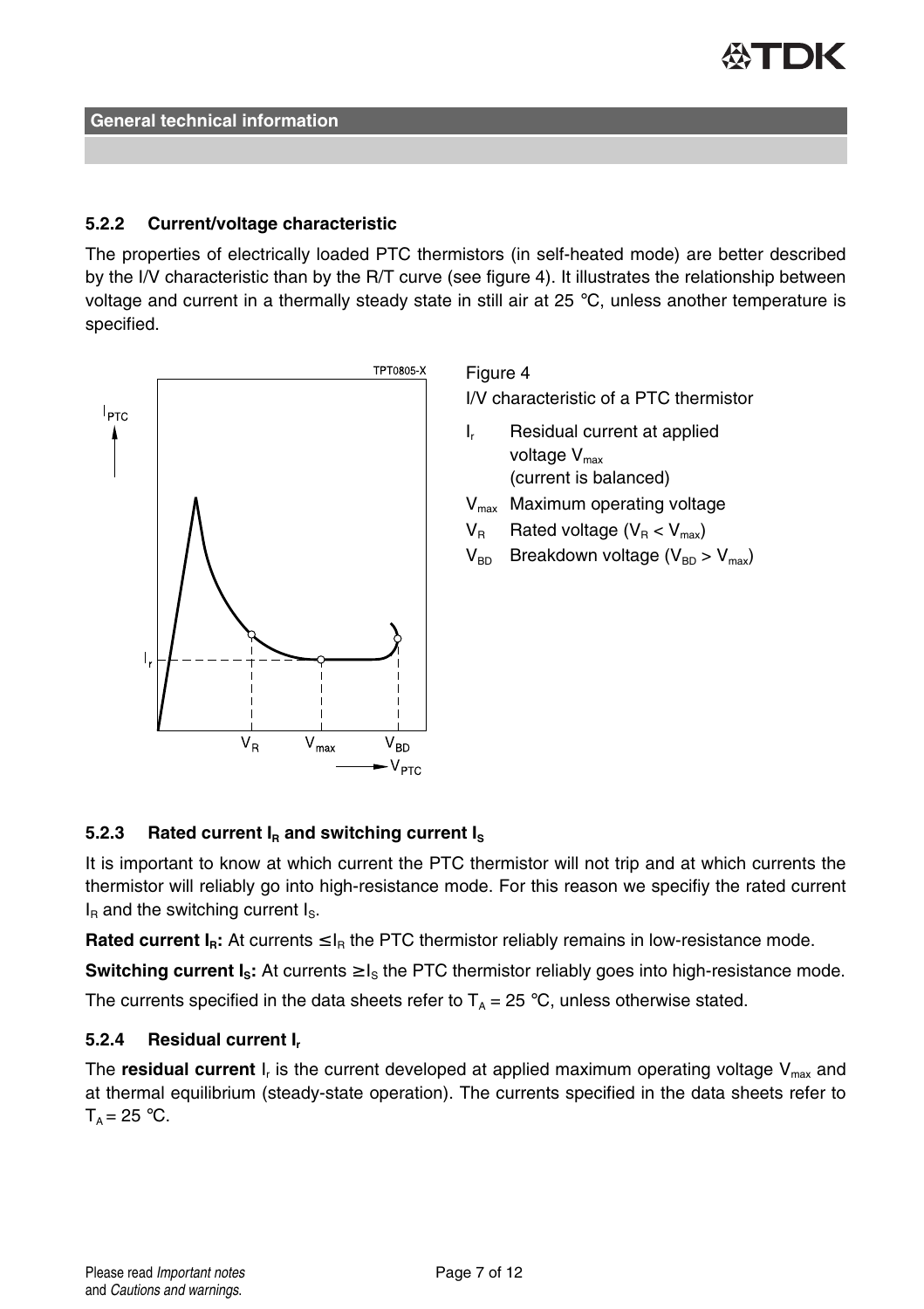

# 5.2.5 Maximum rated current I<sub>max</sub> and maximum switching current I<sub>smax</sub>, permissible num**ber of switching cycles N**

In electrically loaded PTC thermistors electrical power is converted into heat. The high loads generated for a short period of time during the heating phase (the PTC thermistor is in low-resistance mode when the operating voltage is applied) are limited by the specification of maximum permissible currents  $I_{max}$ ,  $I_{Smax}$  and voltages  $V_{max}$  in the data sheet section.

The number of heating processes is also an important criterion. The permissible number of switching cycles not affecting function or service life N is given in the data sheets and applies to operation at specified maximum loads.

# **5.2.6 Maximum operating voltage Vmax, rated voltage VR, maximum measuring voltage V**<sub>meas,max</sub>, breakdown voltage V<sub>BD</sub> and maximum link voltage V<sub>link,max</sub>

The maximum operating voltage  $V_{\text{max}}$  is the highest voltage which may be continuously applied to the thermistor at the ambient temperatures specified in the data sheets (still air, steady-state, high-resistance mode).

The **rated voltage**  $V_R$  is the supply voltage lying below  $V_{\text{max}}$ .

The **maximum measuring voltage Vmeas,max** is the highest voltage that may be applied to the thermistor for measuring purposes (only applies to sensors).

The **breakdown voltage V**<sub>BD</sub> is the measure of a thermistor's maximum voltage handling capability. Beyond  $V_{BD}$  the PTC thermistor no longer exhibits its characteristic properties.

The **maximum link voltage Vlink,max** is the maximum DC voltage which can occur across the DC link or filter capacitor.

# **5.2.7** Switching time t<sub>s</sub>

If  $V_{\text{max}}$  and  $I_{\text{max}}$  are known, it is possible to describe the PTC thermistor's switch-off behavior in terms of **switching time tS.** This is the time it takes at applied voltage for the current passing through the PTC to be reduced to half of its initial value. The t<sub>s</sub> values apply to  $T_A = 25 \degree C$ .

#### **5.2.8 Insulation test voltage Vins**

The insulation test voltage  $V_{ins}$  is applied between the body of the thermistor and its encapsulation for a test period of 5 s.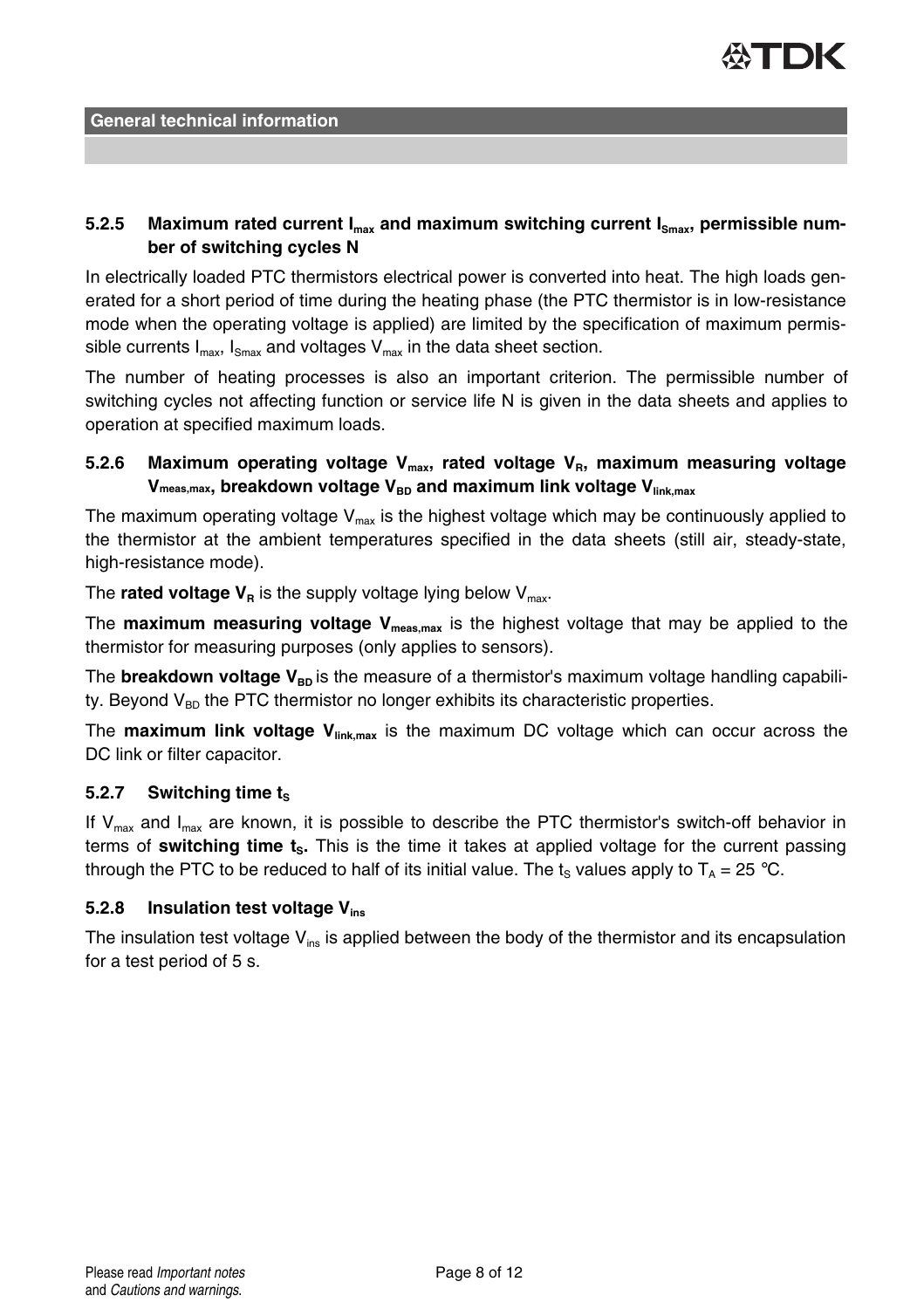

### **5.3 Thermal characteristics**

### **5.3.1 Thermal cooling time constant** τ<sub>th</sub>

The thermal cooling time constant refers to the time necessary for an unloaded thermistor to vary its temperature by 63.2% of the difference between its mean temperature and the ambient temperature.

Equation for temperature change:  $T(t_2) = T(t_1) \pm 0.632$  ( $T(t_1) - T_A$ ) with  $t_2 - t_1 = \tau_{th}$ 

# **5.3.2 Thermal threshold time t<sup>a</sup>**

The thermal threshold time  $t_a$  is the time an unloaded PTC thermistor needs to increase its temperature from starting temperature (25 °C) to reference temperature  $T_{ref}$  or sensing temperature Tsense by external heating.

#### **5.3.3 Response time t<sup>R</sup> for level sensors**

The response time  $t<sub>p</sub>$  is the time a PTC thermistor requires to recognize the change of power dissipation resulting from a change of the surrounding medium at applied voltage. After this period of time the residual currents assigned to the individual media become effective in the device.

#### **5.3.4 Settling time t<sup>E</sup> for level sensors**

The settling time  $t<sub>F</sub>$  refers to the time the PTC thermistor needs to reach operating condition after the operating voltage has been applied.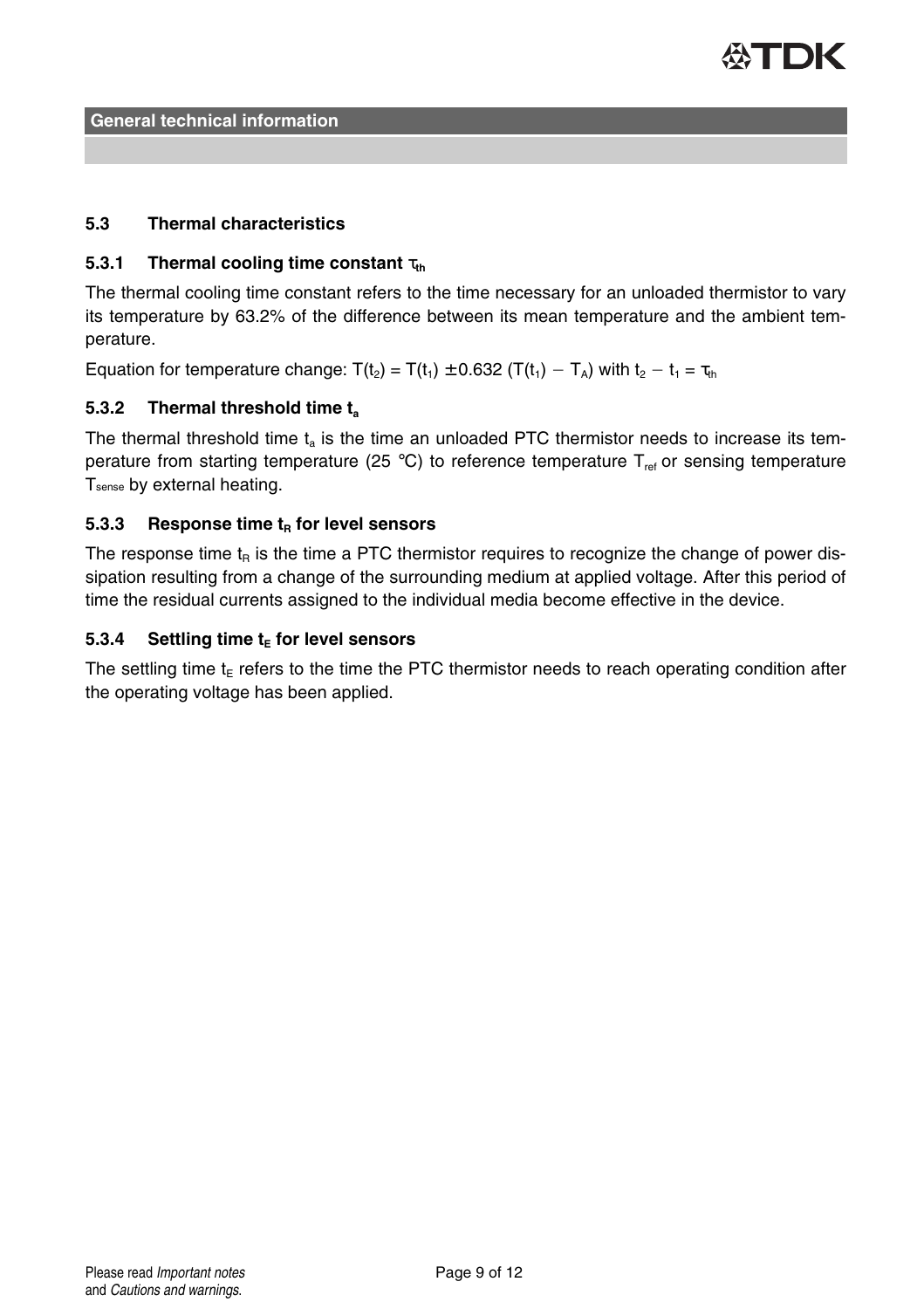

#### **6 Notes on operating mode**

#### **6.1 Voltage dependence of resistance**

The R/T characteristic shows the relationship between resistance and temperature at zero power, i.e. when self-heating of the PTC thermistor is negligible.

The resistance of the PTC thermistor is composed of the grain resistance and the grain boundary transition resistance. Particularly in the hot state, the strong potential barriers are determining resistance. Higher voltages applied to the PTC thermistor therefore drop primarily at the grain boundaries with the result that the high field strengths dominating here produce a break-up of the potential barriers and thus a lower resistance. The stronger the potential barriers are, the greater is the influence of this "varistor effect" on resistance. Below the reference temperature, where the junctions are not so marked, most of the applied voltage is absorbed by the grain resistance. Thus the field strength at the grain boundaries decreases and the varistor effect is quite weak.

Figure 5 shows the typical dependence of resistance on field strength. It can be seen that the difference in resistance is largest between  $R(E_1)$ ,  $R(E_2)$  and  $R(E_3)$  at temperature  $T_{\text{max}}$  and thus in the region of maximum resistance.



Due to this dependence on the positive temperature coefficient of the field strength, operation on high supply voltages is only possible with PTC thermistors that have been designed for this purpose by means of appropriate technological (grain size) and constructional (device thickness) measures.

The R/T curves in the data sheet section are zero-power characteristics.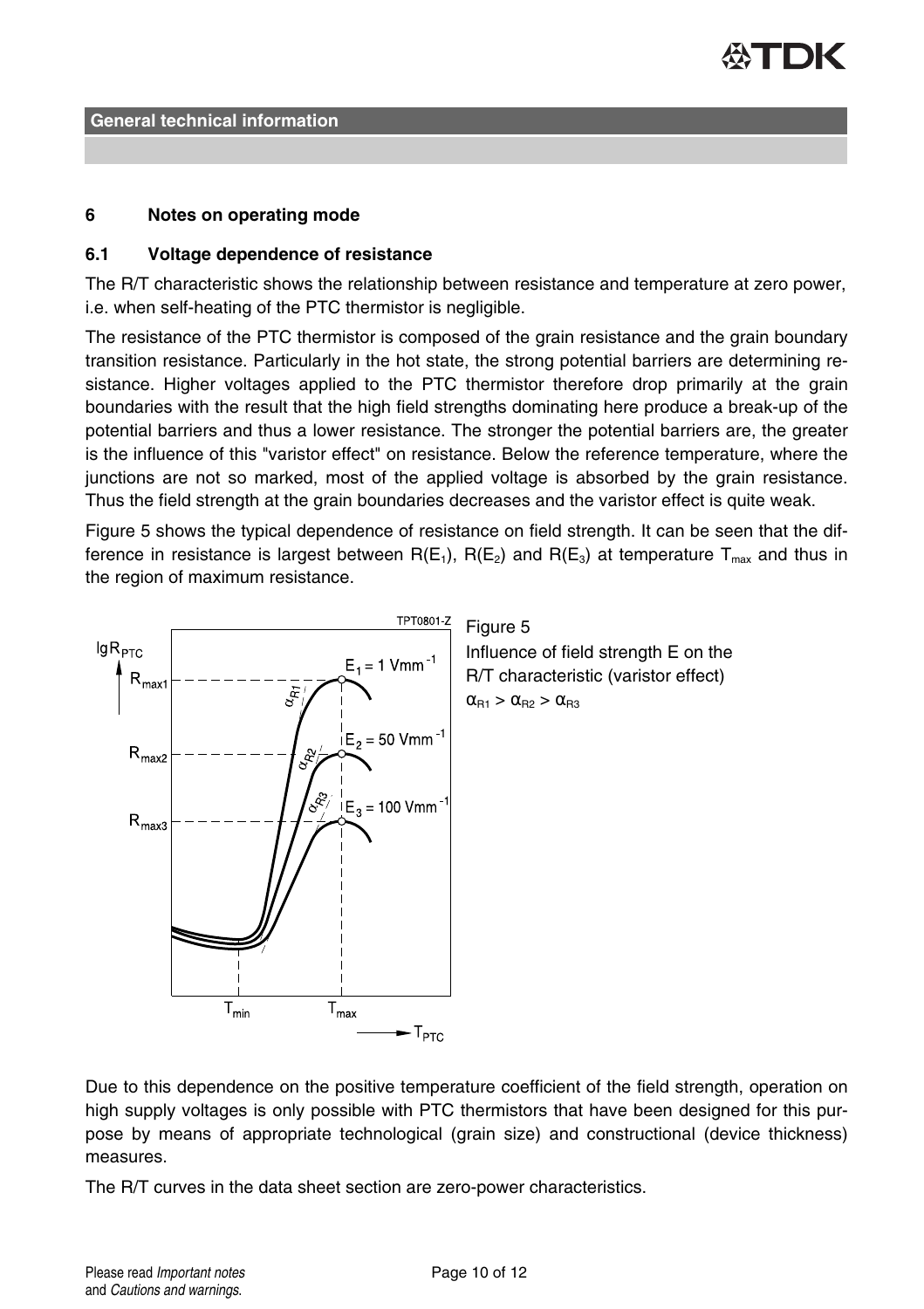

#### **6.2 Frequency dependence of resistance**

Due to the structure of the PTC thermistor material, the PTC thermistor on AC voltage is not a purely ohmic resistor. It acts as a capacitive resistor because of the grain boundary junctions (see equivalent circuit diagram, figure 6).



Figure 6 Equivalent circuit diagram of PTC thermistor on AC voltage

The impedance measured at AC voltage decreases with increasing frequency. The dependence of the PTC resistance on temperature at different frequencies is shown in figure 7. So use of the PTC thermistor in the AF and RF ranges is not possible, meaning that applications are restricted to DC and line frequency operation.



Figure 7 Influence of frequency on R/T characteristic

# **6.3 Influence of heat dissipation on PTC temperature**

Figure 8 shows the electrical power  $P_{el}$  converted in a PTC thermistor as a function of its temperature. At a given operating voltage an operating point is established in the PTC depending on the ambient temperature and thermal conduction from the thermistor to the environment.